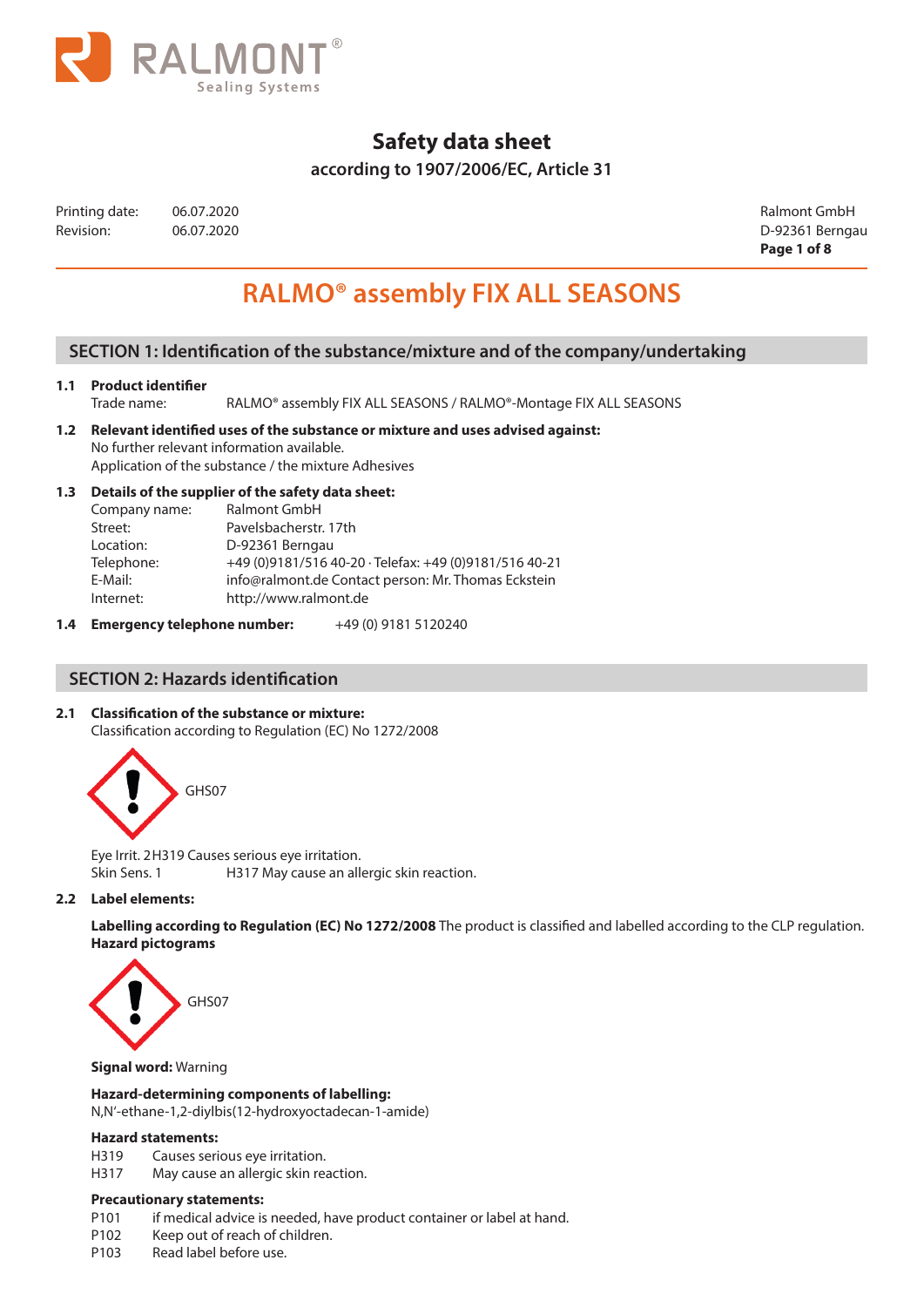

## **according to 1907/2006/EC, Article 31**

| Printing date:   | 06.07.2020                                                                                                                          | Ralmont GmbH    |
|------------------|-------------------------------------------------------------------------------------------------------------------------------------|-----------------|
| Revision:        | 06.07.2020                                                                                                                          | D-92361 Berngau |
|                  |                                                                                                                                     | Page 2 of 8     |
| P <sub>261</sub> | Avoid breathing dust/fume/gas/mist/vapours/spray.                                                                                   |                 |
| P <sub>280</sub> | Wear protective gloves / eye protection / face protection.                                                                          |                 |
| P305+P351+P338   | IF IN EYES: Rinse cautiously with water for several minutes. Remove contact lenses, if present and easy to<br>do. Continue rinsing. |                 |
| P333+P313        | If skin irritation or rash occurs: Get medical advice/attention.                                                                    |                 |
| P337+P313        | If eye irritation persists: Get medical advice/attention.                                                                           |                 |
| P <sub>501</sub> | Dispose of contents/container in accordance with local/regional/national/international regulations.                                 |                 |

### **2.3 Other hazards:**

|       | <b>Results of PBT and vPvB assessment</b> |
|-------|-------------------------------------------|
| PBT:  | Not applicable                            |
| vPvB: | Not applicable                            |

## **SECTION 3: Composition/information on ingredients**

#### **3.2 Chemical characterisation: Mixtures:**

**Description:** Mixture of substances listed below with nonhazardous additions.

#### **Dangerous components:**

| CAS: 2768-02-7<br>EINECS: 220-449-8  | trimethoxyvinylsilane<br>Flam. Liq. 3, H226; Acute Tox. 4, H332                                                   | 2.5%        |
|--------------------------------------|-------------------------------------------------------------------------------------------------------------------|-------------|
| CAS: 13822-56-5<br>EINECS: 237-511-5 | 3-(trimethoxysilyl)propylamine<br>Eye Dam. 1, H318; Skin Irrit. 2, H315                                           | $1 - 2.5\%$ |
| CAS: 123-26-2                        | N, N'-ethane-1, 2-diylbis (12-hydroxy octade can-1-amide)<br>Skin Sens. 1B, H317; Aquatic Chronic 3, H412         | $1 - 2.5\%$ |
| CAS: 52829-07-9<br>EINECS: 258-207-9 | bis(2,2,6,6-tetramethyl-4-piperidyl) sebacate<br>Eye Dam. 1, H318; Aquatic Acute 1, H400; Aquatic Chronic 2, H411 | $0.25 - 1%$ |

**Additional information:** For the wording of the listed hazard phrases refer to section 16.

## **SECTION 4: First aid measures**

#### **4.1 Description of first aid measures:**

#### **General information:**

Immediately remove any clothing soiled by the product.

#### **After inhalation:**

Supply fresh air and to be sure call for a doctor.

In case of unconsciousness place patient stably in side position for transportation.

#### **After skin contact:**

Immediately wash with water and soap and rinse thoroughly.

#### **After eye contact:**

Rinse opened eye for several minutes under running water. If symptoms persist, consult a doctor.

#### **After swallowing:**

If symptoms persist consult doctor.

- **4.2 Most important symptoms and effects, both acute and delayed**  No further relevant information available.
- **4.3 Indication of any immediate medical attention and special treatment needed**  No further relevant information available.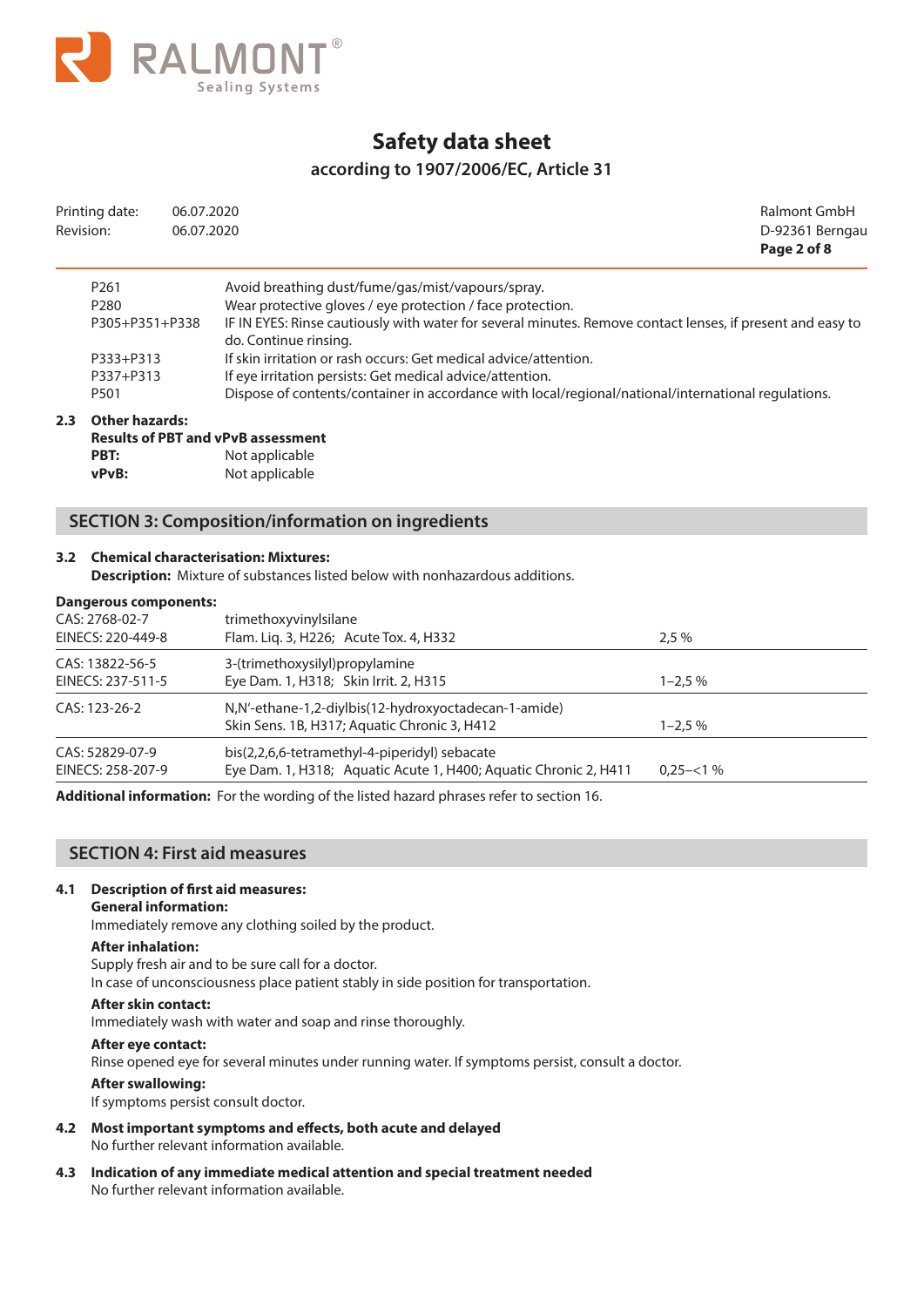

## **according to 1907/2006/EC, Article 31**

Printing date: 06.07.2020 Ralmont GmbH Revision: 06.07.2020 06.07.2020 06.07.2020 06.07.2020 06.07.2020 06.07.2020 06.07.2020 06.07.2020 06.07.2020 0

**Page 3 of 8**

## **SECTION 5: Firefighting measures**

- **5.1 Extinguishing media: Suitable extinguishing agents:**  Use fire extinguishing methods suitable to surrounding conditions.
- **5.2 Special hazards arising from the substance or mixture:**  No further relevant information available.

### **5.3 Advice for firefighters :**

**Protective equipment:**  No special measures required.

### **SECTION 6: Accidental release measures**

- **6.1 Personal precautions, protective equipment and emergency procedures:**  Not required.
- **6.2 Environmental precautions:**  Do not allow to enter sewers/ surface or ground water.
- **6.3 Methods and material for containment and cleaning up:**  Absorb with liquid-binding material (sand, diatomite, acid binders, universal binders, sawdust). Dispose contaminated material as waste according to item 13. Ensure adequate ventilation.

#### **6.4 Reference to other sections:**

See Section 7 for information on safe handling. See Section 8 for information on personal protection equipment. See Section 13 for disposal information.

## **SECTION 7: Handling and storage**

#### **7.1 Precautions for safe handling:**

Ensure good ventilation/exhaustion at the workplace. Prevent formation of aerosols.

**Information about fire - and explosion protection:**  No special measures required.

**7.2 Conditions for safe storage, including any incompatibilities:** 

**Storage: Requirements to be met by storerooms and receptacles:**  No special requirements.

**Information about storage in one common storage facility:**  Not required.

**Further information about storage conditions:**  Keep container tightly sealed.

**Storage class:** 

10

**7.3 Specific end use(s):**

No further relevant information available.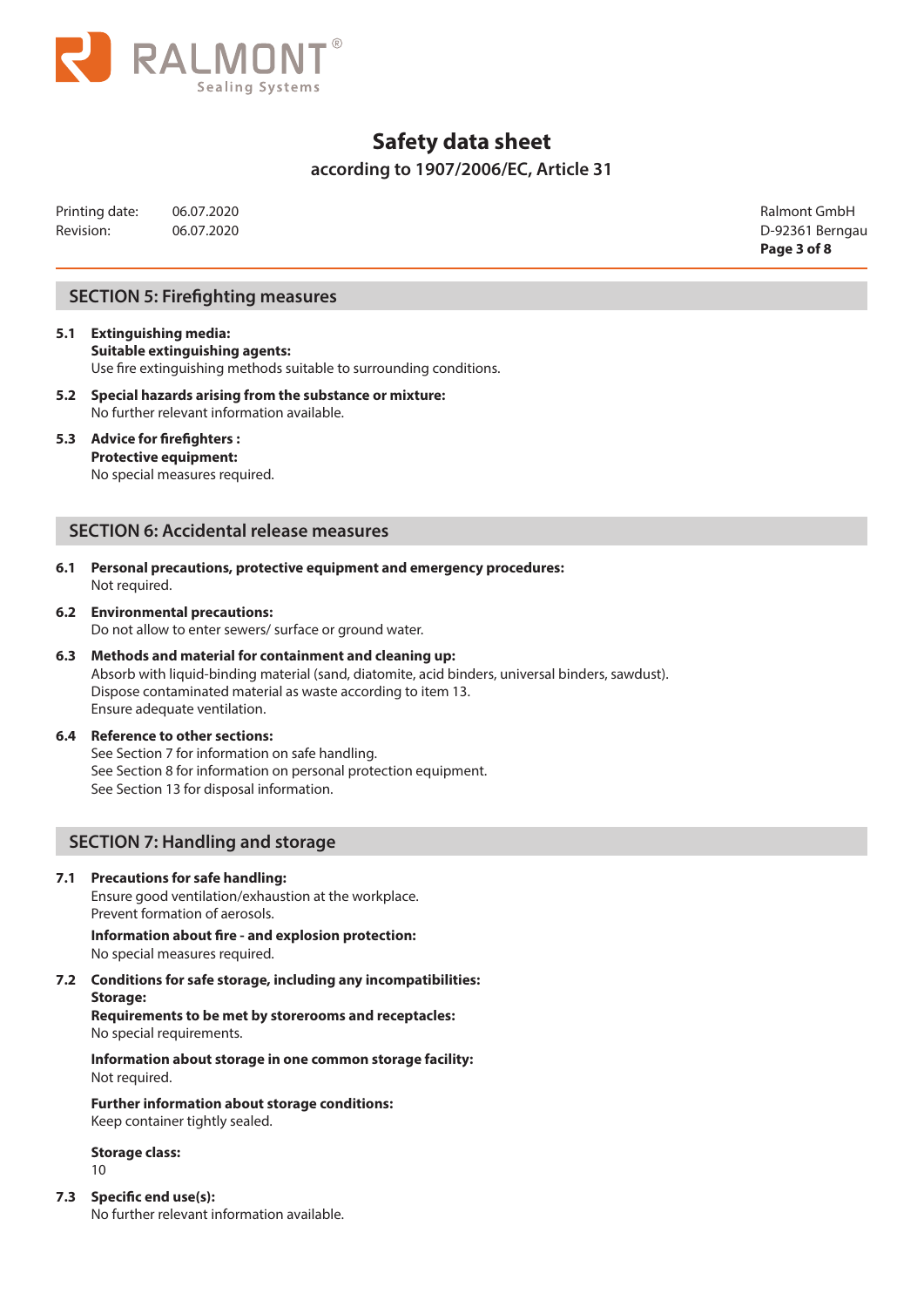

## **according to 1907/2006/EC, Article 31**

Printing date: 06.07.2020 Ralmont GmbH Revision: 06.07.2020 06.07.2020 06.07.2020 06.07.2020 06.07.2020 06.07.2020 06.07.2020 06.07.2020 06.07.2020 0

**Page 4 of 8**

## **SECTION 8: Exposure controls/personal protection**

**Additional information about design of technical facilities:**  No further data; see item 7.

#### **8.1 Control parameters:**

### **Ingredients with limit values that require monitoring at the workplace:**

The product does not contain any relevant quantities of materials with critical values that have to be monitored at the workplace.

## **Additional information:**

The lists valid during the making were used as basis.

#### **8.2 Exposure controls:**

**Personal protective equipment:** 

**General protective and hygienic measures:**

Keep away from foodstuffs, beverages and feed. Immediately remove all soiled and contaminated clothing Wash hands before breaks and at the end of work. Avoid contact with the eyes. Avoid contact with the eyes and skin.

#### **Respiratory protection:**

In case of brief exposure or low pollution use respiratory filter device.

In case of intensive or longer exposure use self-contained respiratory protective device.

#### **Protection of hands:**

The glove material has to be impermeable and resistant to the product/ the substance/ the preparation. Selection of the glove material on consideration of the penetration times, rates of diffusion and the degradation

#### **Material of gloves:**

The selection of the suitable gloves does not only depend on the material, but also on further marks of quality and varies from manufacturer to manufacturer. As the product is a preparation of several substances, the resistance of the glove material can not be calculated in advance and has therefore to be checked prior to the application.

#### **Penetration time of glove material:**

The exact break trough time has to be found out by the manufacturer of the protective gloves and has to be observed.

## **SECTION 9: Physical and chemical properties**

#### **9.1 Information on basic physical and chemical properties:**

**General Information:**

| Appearance:                                            |                                              |
|--------------------------------------------------------|----------------------------------------------|
| Form:                                                  | Pasty                                        |
| Colour:                                                | <b>Black</b>                                 |
| Odour:                                                 | Characteristic                               |
| Odour threshold:                                       | Not determined                               |
| pH-value:                                              | Not determined                               |
| Change in condition                                    |                                              |
| Melting point/freezing point:                          | Undetermined.                                |
| Initial boiling point and boiling range: Undetermined. |                                              |
| Flash point:                                           | $>200^{\circ}$ C                             |
| Flammability (solid, gas):                             | Not applicable                               |
| Decomposition temperature:                             | Not determined                               |
| Auto-ignition temperature:                             | Product is not selfigniting                  |
| Explosive properties:                                  | Product does not present an explosion hazard |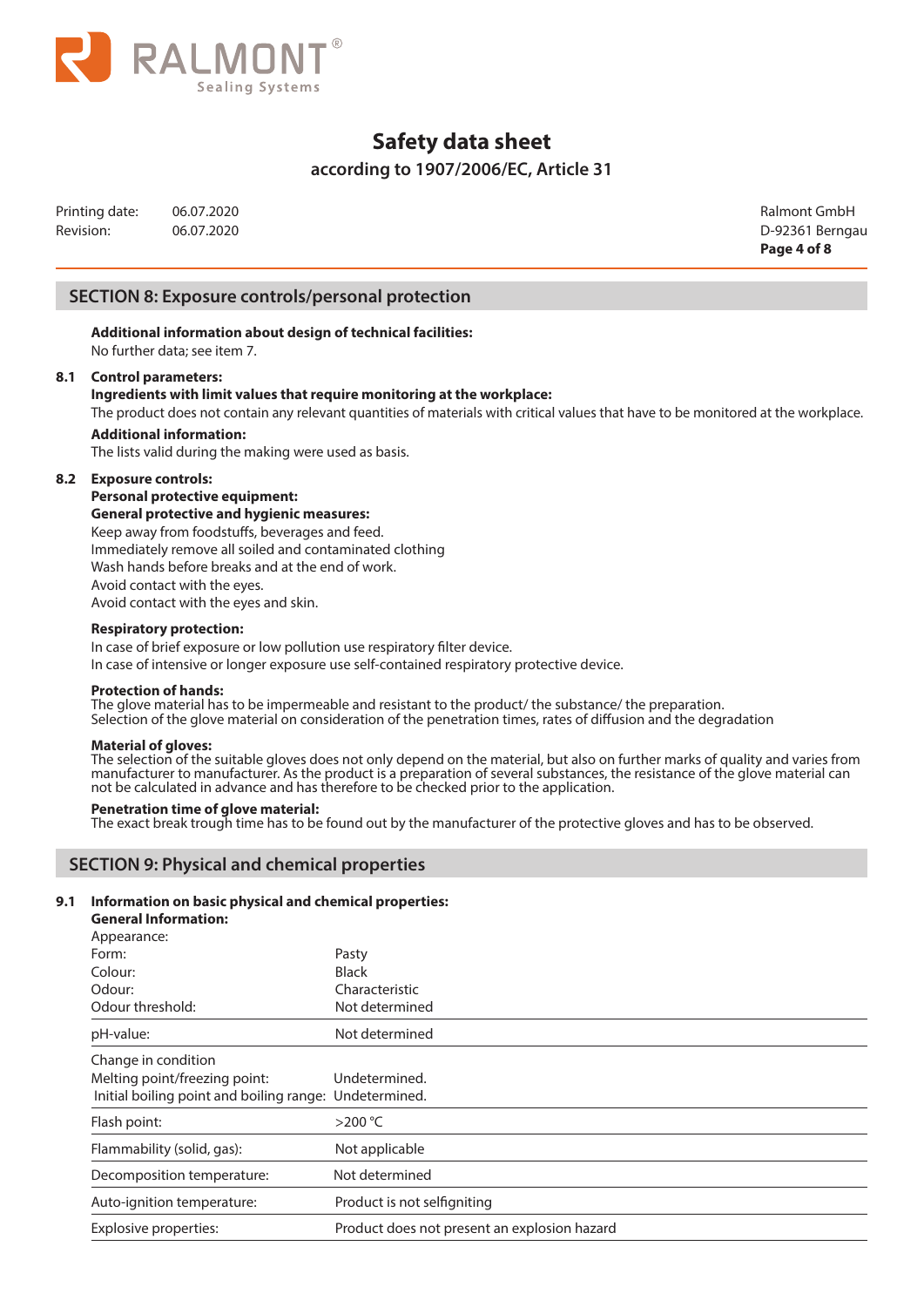

## **according to 1907/2006/EC, Article 31**

| Printing date:           | 06.07.2020                       |                                  | Ralmont GmbH    |
|--------------------------|----------------------------------|----------------------------------|-----------------|
| Revision:                | 06.07.2020                       |                                  | D-92361 Berngau |
|                          |                                  |                                  | Page 5 of 8     |
| <b>Explosion limits:</b> |                                  |                                  |                 |
| Lower:                   |                                  | Not determined                   |                 |
| Upper:                   |                                  | Not determined                   |                 |
| Vapour pressure:         |                                  | Not determined                   |                 |
| Density:                 |                                  | Not determined                   |                 |
| Relative density:        |                                  | Not determined                   |                 |
| Vapour density:          |                                  | Not determined                   |                 |
| Evaporation rate:        |                                  | Not determined                   |                 |
|                          | Solubility in / Miscibility with |                                  |                 |
| water:                   |                                  | Not miscible or difficult to mix |                 |
| Partition coefficient:   |                                  |                                  |                 |
| n-octanol/water:         |                                  | Not determined                   |                 |
| Viscosity:               |                                  |                                  |                 |
| Dynamic:                 |                                  | Not determined                   |                 |
| Kinematic:               |                                  | Not determined                   |                 |
| Solvent content:         |                                  |                                  |                 |
| Organic solvents:        |                                  | $0,0\%$                          |                 |

#### **9.2 Other information**

No further relevant information available.

## **SECTION 10: Stability and reactivity**

#### **10.1 Reactivity:**

No further relevant information available.

#### **10.2 Chemical stability:**

**Thermal decomposition / conditions to be avoided:**  No decomposition if used according to specifications.

#### **10.3 Possibility of hazardous reactions:**

No dangerous reactions known.

#### **10.4 Conditions to avoid:**

No further relevant information available.

#### **10.5 Incompatible materials:**

No further relevant information available.

#### **10.6 Hazardous decomposition products:**

No dangerous decomposition products known.

### **SECTION 11: Toxicological information**

#### **11.1 Information on toxicological effects:**

#### **Acute toxicity:**

Based on available data, the classification criteria are not met.

#### **Primary irritant effect:**

Skin corrosion/irritation Based on available data, the classification criteria are not met.

### **Serious eye damage/irritation:**

Causes serious eye irritation.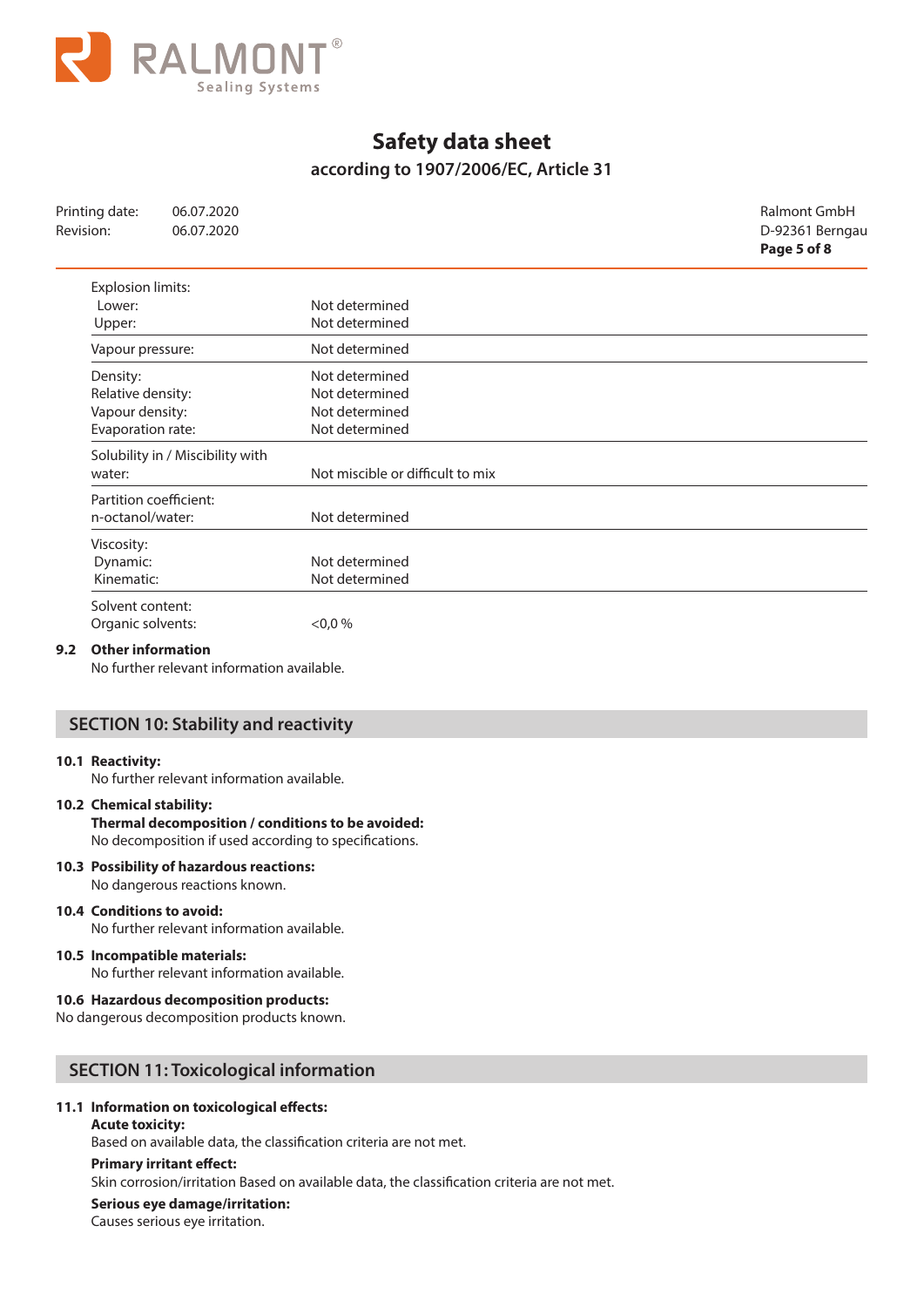

## **according to 1907/2006/EC, Article 31**

| Printing date: | 06.07.2020 |
|----------------|------------|
| Revision:      | 06.07.2020 |

**Ralmont GmbH** D-92361 Berngau **Page 6 of 8**

### **Respiratory or skin sensitisation:**

May cause an allergic skin reaction.

**CMR effects (carcinogenity, mutagenicity and toxicity for reproduction): Germ cell mutagenicity:** 

Based on available data, the classification criteria are not met.

#### **Carcinogenicity:**

Based on available data, the classification criteria are not met.

#### **Reproductive toxicity:**

Based on available data, the classification criteria are not met.

#### **STOT-single exposure:**

Based on available data, the classification criteria are not met.

#### **STOT-repeated exposure:**

Based on available data, the classification criteria are not met.

#### **Aspiration hazard:**

Based on available data, the classification criteria are not met.

## **SECTION 12: Ecological information**

#### **12.1 Toxicity:**

**Aquatic toxicity:** 

# No further relevant information available.

**12.2 Persistence and degradability:**  No further relevant information available.

#### **12.3 Bioaccumulative potential:**  No further relevant information available.

#### **12.4 Mobility in soil:**

No further relevant information available.

#### **Additional ecological information: General notes:**

Water hazard class 1 (German Regulation) (Self-assessment): slightly hazardous for water Do not allow undiluted product or large quantities of it to reach ground water, water course or sewage system.

#### **12.5 Results of PBT and vPvB assessment:**

**PBT:** Not applicable. **vPvB:** Not applicable.

#### **12.6 Other adverse effects:**

No further relevant information available.

## **SECTION 13: Disposal considerations**

## **13.1 Waste treatment methods:**

#### **Recommendation:**

Must not be disposed together with household garbage. Do not allow product to reach sewage system.

#### **Uncleaned packaging:**

#### **Recommendation:**

Disposal must be made according to official regulations.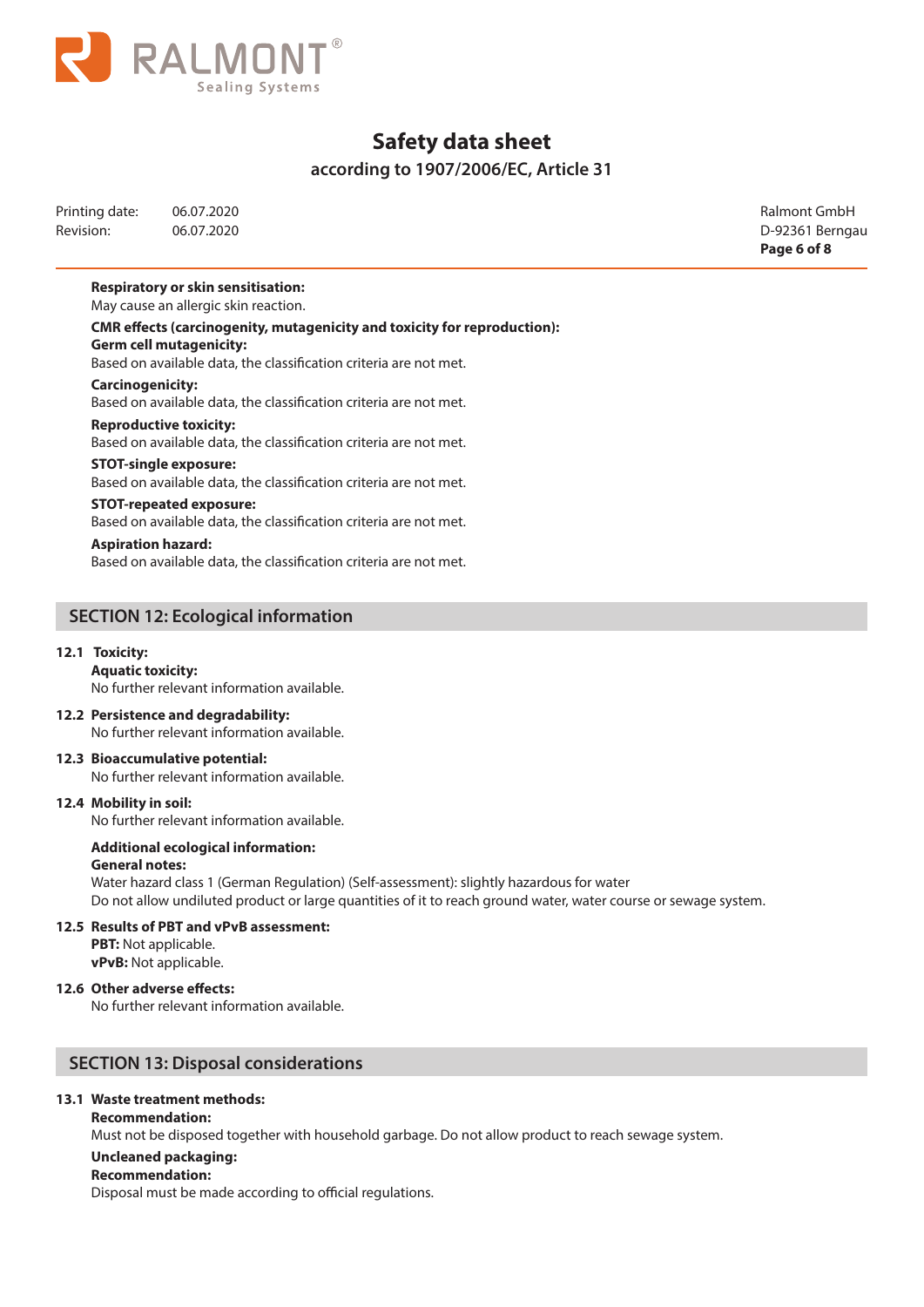

## **according to 1907/2006/EC, Article 31**

|                |            | Page 7 of 8     |
|----------------|------------|-----------------|
| Revision:      | 06.07.2020 | D-92361 Berngau |
| Printing date: | 06.07.2020 | Ralmont GmbH    |

## **SECTION 14: Transport information**

| 14.1 UN-Number:<br>ADR, ADN, IMDG, IATA                                                | Void           |
|----------------------------------------------------------------------------------------|----------------|
| 14.2 UN proper shipping name:<br>ADR, ADN, IMDG, IATA                                  | Void           |
| 14.3 Transport hazard class(es):<br>ADR, ADN, IMDG, IATA<br>Class                      | Void           |
| 14.4 acking group:<br>ADR, IMDG, IATA                                                  | Void           |
| <b>14.5 Environmental hazards:</b>                                                     | Not applicable |
| <b>14.6 Special precautions</b><br>for user                                            | Not applicable |
| Transport in bulk according to<br><b>Annex II of Marpol and the</b><br><b>IBC Code</b> | Not applicable |
| UN "Model Regulation":                                                                 | Void           |

## **SECTION 15: Regulatory information**

**15.1 Safety, health and environmental regulations/legislation specific for the substance or mixture** 

#### **Directive 2012/18/EU**

**Named dangerous substances - ANNEX I:**

None of the ingredients is listed.

**REGULATION (EC) No 1907/2006 ANNEX XVII:** Conditions of restriction: 3

#### **15.2 Chemical safety assessment:**

A Chemical Safety Assessment has not been carried out.

## **SECTION 16: Other information**

This information is based on our present knowledge. However, this shall not constitute a guarantee for any specific product features and shall not establish a legally valid contractual relationship.

#### **Relevant phrases:**

- H226 Flammable liquid and vapour.
- H315 Causes skin irritation.
- H317 May cause an allergic skin reaction.
- H318 Causes serious eye damage.
- H332 Harmful if inhaled.
- H400 Very toxic to aquatic life.
- H411 Toxic to aquatic life with long lasting effects.
- H412 Harmful to aquatic life with long lasting effects.